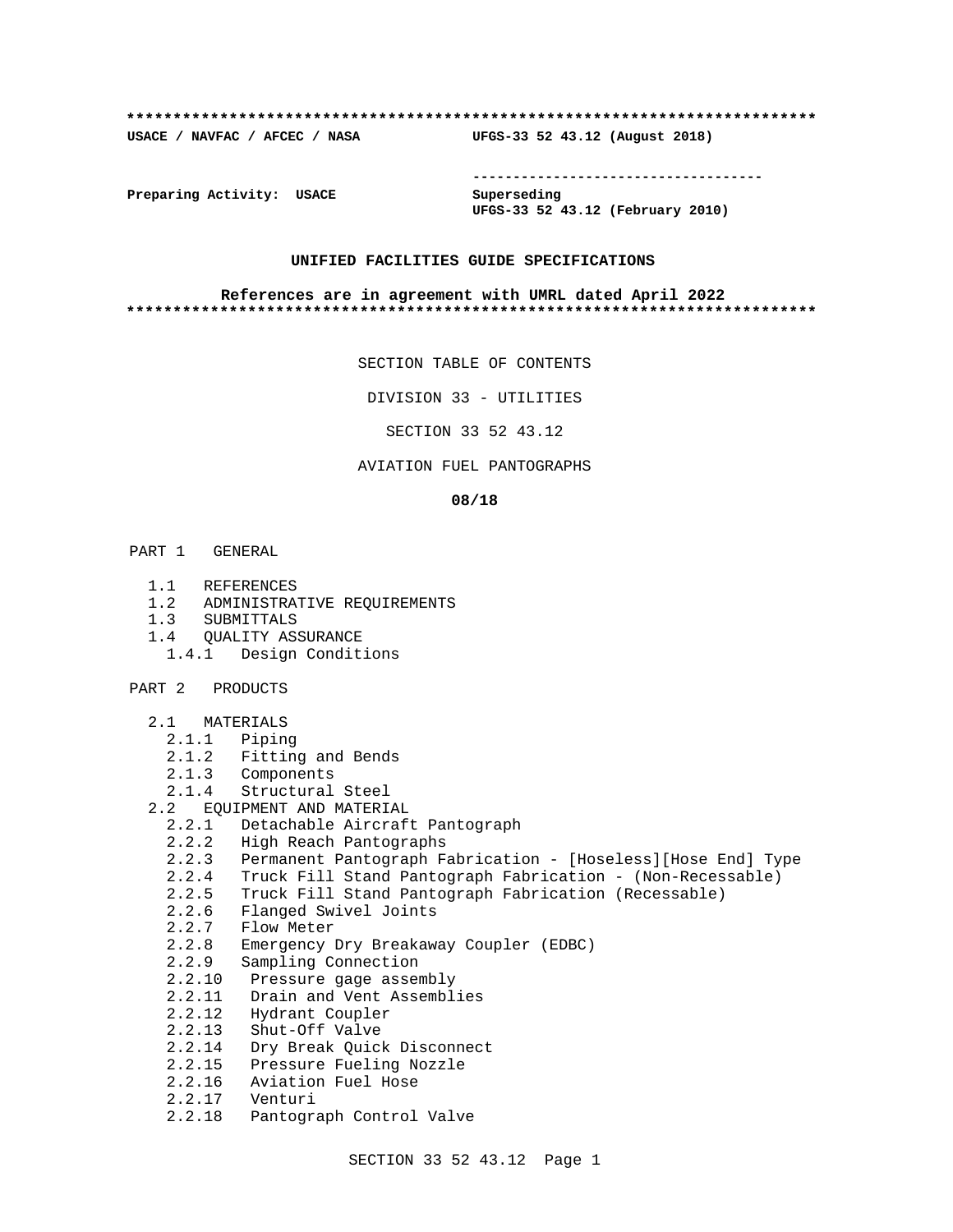2.2.19 Fuel Separator 2.2.20 Additive Injector 2.2.21 Nitrogen Powered Deadman Control System

PART 3 EXECUTION

- 3.1 ASSEMBLY
- 3.2 TESTING

-- End of Section Table of Contents --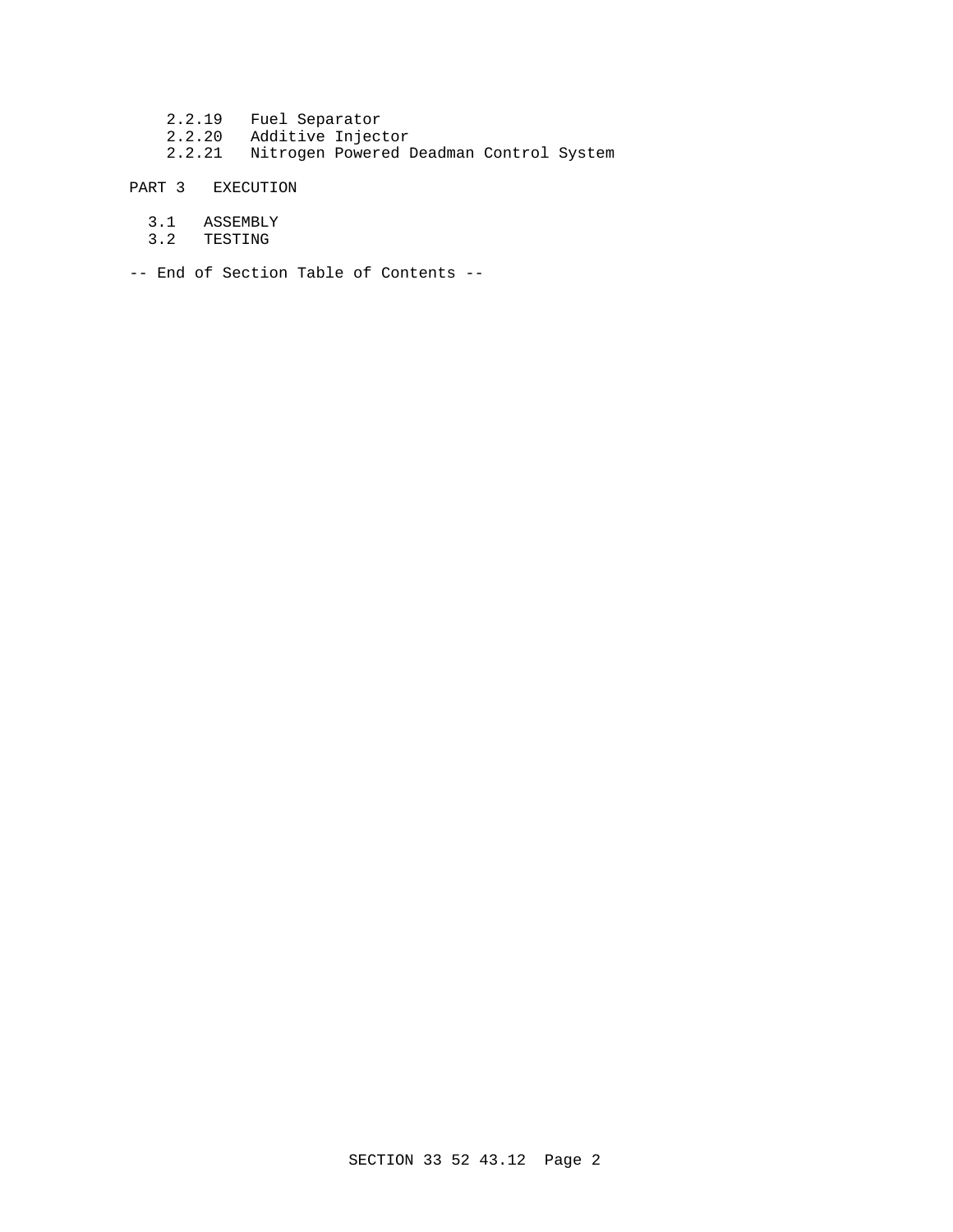USACE / NAVFAC / AFCEC / NASA

--------------------------------------

Preparing Activity: USACE

Superseding UFGS-33 52 43.12 (February 2010)

UFGS-33 52 43.12 (August 2018)

#### UNIFIED FACILITIES GUIDE SPECIFICATIONS

References are in agreement with UMRL dated April 2022 

#### SECTION 33 52 43.12

AVIATION FUEL PANTOGRAPHS 08/18

NOTE: This guide specification covers the requirements for Pantographs used in aircraft refueling systems or at truck fill stands constructed to the requirements of the DoD Type III/IV/V, and Cut and Cover Hydrant Refueling System Standards.

Adhere to UFC 1-300-02 Unified Facilities Guide Specifications (UFGS) Format Standard when editing this guide specification or preparing new project specification sections. Edit this guide specification for project specific requirements by adding, deleting, or revising text. For bracketed items, choose applicable item(s) or insert appropriate information.

Remove information and requirements not required in respective project, whether or not brackets are present.

Comments, suggestions and recommended changes for this guide specification are welcome and should be submitted as a Criteria Change Request (CCR). 

#### PART 1 GENERAL

NOTE: DoD Type III systems must conform to Standard Design AW 078-24-28 PRESSURIZED HYDRANT FUELING SYSTEM TYPE III. DoD Type IV/V systems must conform to Standard Design AW 078-24-29 PRESSURIZED HYDRANT DIRECT FUELING SYSTEM TYPE IV/V. Cut and Cover systems must conform to Standard Design AW 078-24-33 UNDERGROUND VERTICAL STORAGE TANKS CUT AND COVER. Field fabricated ASTs must conform to AW 078-24-27 ABOVEGROUND VERTICAL STEEL TANKS WITH FIXED ROOFS. Standards can be found on the Whole Building Design Guide at the following location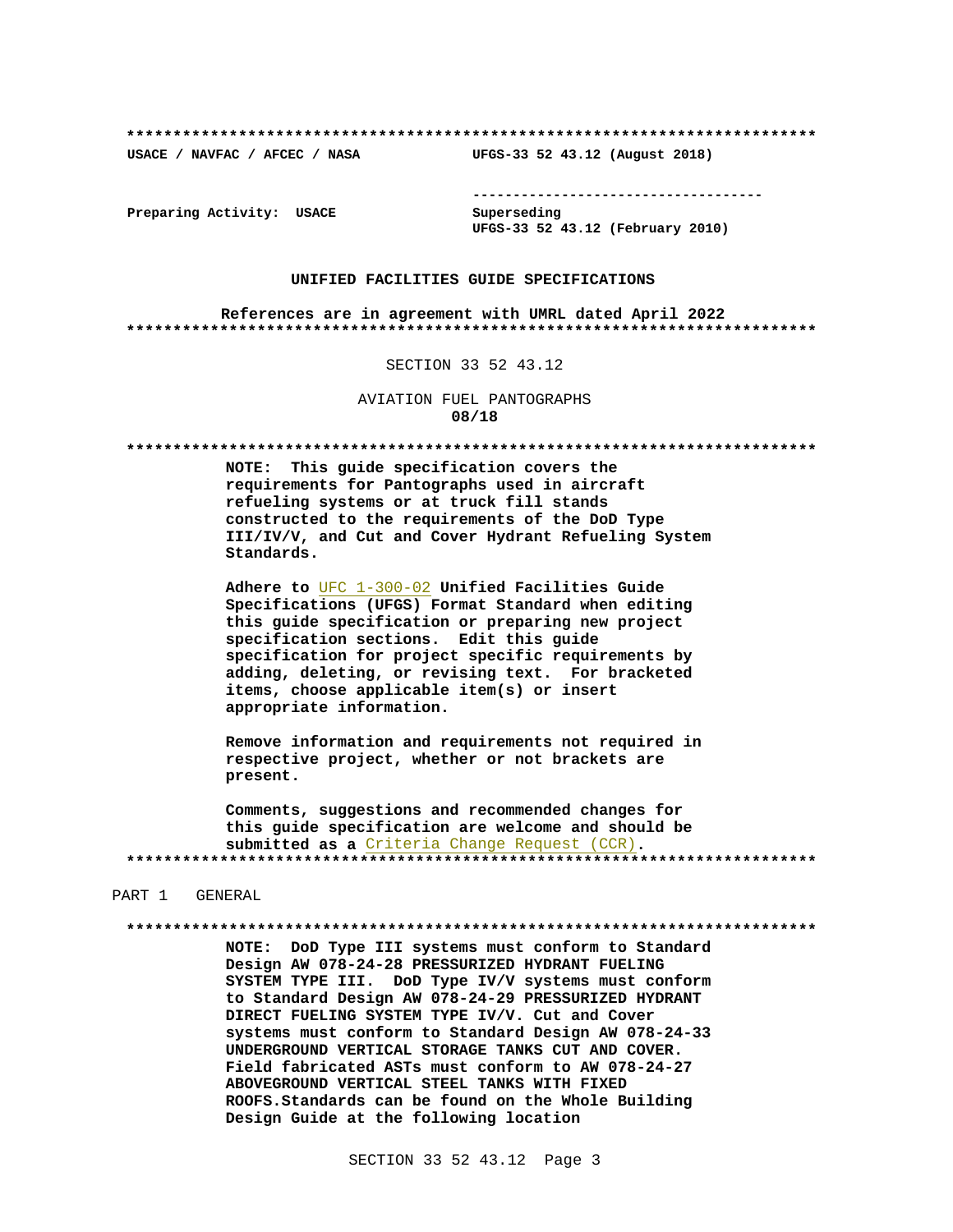https://www.wbdg.org/ffc/dod/non-cos-standards.

Subject Matter Expert (SME) is defined as Service Headquarters Subject Matter Experts: Air Force -The Air Force Fuels Facilities Subject Matter Expert (HQ AFCEC/COS), Army - Headquarters, U.S. Army Corps of Engineers, POL-MCX Facilities Proponent (CECW-EC) through the Army Petroleum Center (APC), Navy/Marine Corps - NAVFAC POL Facility Subject Matter Expert (NAVFAC EXWC, CI11). 

#### REFERENCES  $1 \quad 1$

#### 

NOTE: This paragraph is used to list the publications cited in the text of the guide specification. The publications are referred to in the text by basic designation only and listed in this paragraph by organization, designation, date, and title.

Use the Reference Wizard's Check Reference feature when you add a Reference Identifier (RID) outside of the Section's Reference Article to automatically place the reference in the Reference Article. Also use the Reference Wizard's Check Reference feature to update the issue dates.

References not used in the text will automatically be deleted from this section of the project specification when you choose to reconcile references in the publish print process. 

The publications listed below form a part of this specification to the extent referenced. The publications are referred to in the text by basic designation only.

AMERICAN SOCIETY OF MECHANICAL ENGINEERS (ASME)

| ASME B16.5   | (2020) Pipe Flanges and Flanged Fittings<br>NPS 1/2 Through NPS 24 Metric/Inch Standard |
|--------------|-----------------------------------------------------------------------------------------|
| ASME B40.100 | (2013) Pressure Gauges and Gauge<br>Attachments                                         |

ASTM INTERNATIONAL (ASTM)

| ASTM A36/A36M   | (2019) Standard Specification for Carbon<br>Structural Steel                   |  |
|-----------------|--------------------------------------------------------------------------------|--|
| ASTM A312/A312M | (2021) Standard Specification for<br>Seamless, Welded, and Heavily Cold Worked |  |

Austenitic Stainless Steel Pipes

ENERGY INSTITUTE (EI)

EI 1529 (2014; 7th Ed) Aviation Fueling Hose and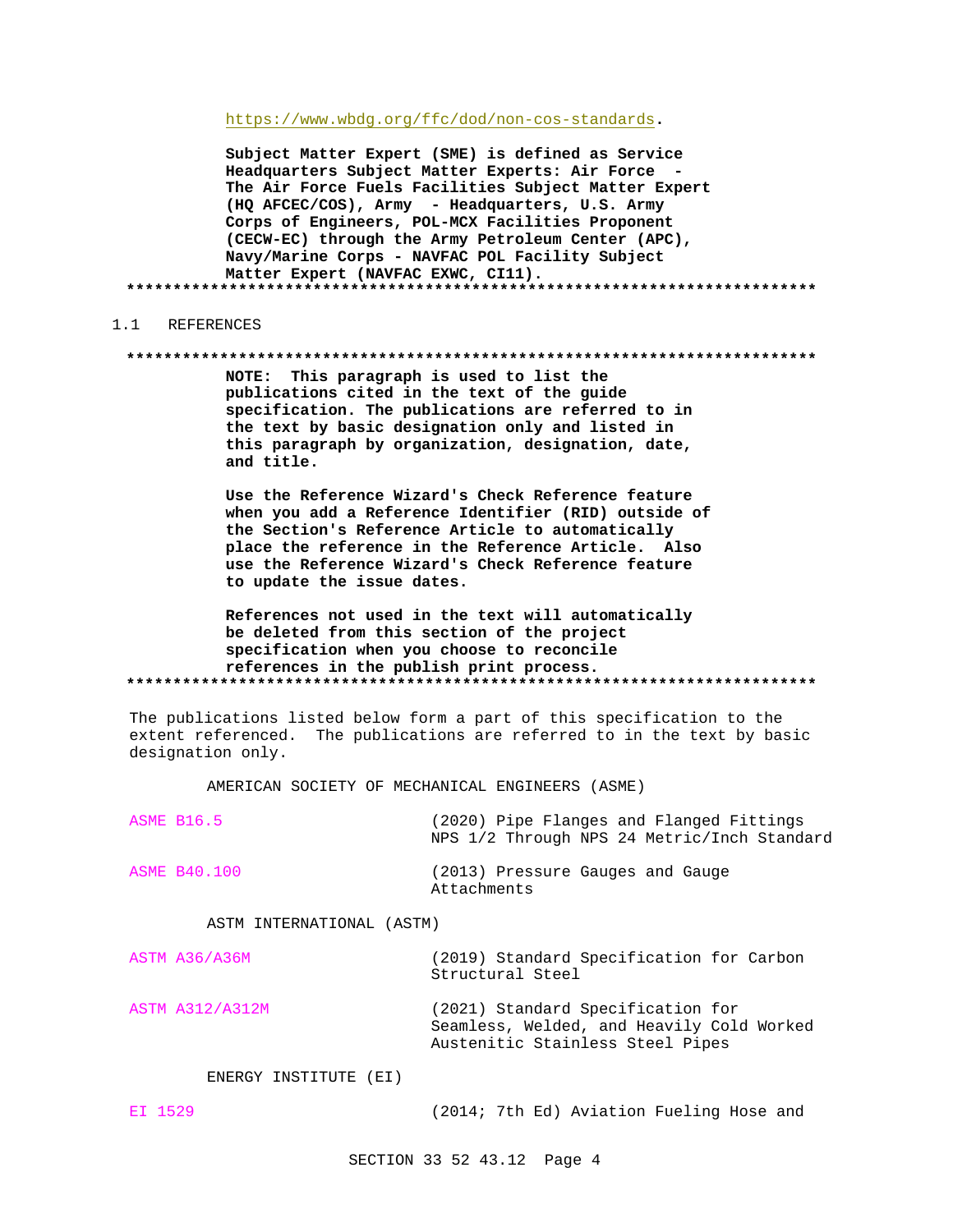Hose Assemblies

EI 1584 (2017; 4th Ed) Four-Inch Hydrant System Components and Arrangements

SOCIETY OF AUTOMOTIVE ENGINEERS INTERNATIONAL (SAE)

SAE AS5877 (2016; Rev B) Detailed Specification for Aircraft Pressure Refueling Nozzle SAE J517 (2020) Hydraulic Hose

U.S. AIR FORCE (USAF)

AFI 91-202 (2020) US Air Force Mishap Prevention Program

U.S. DEPARTMENT OF DEFENSE (DOD)

MIL-C-83260 (1972; Rev A; Notice 1 1996) Coupler, Hydrant Valve GRU-16/e MIL-DTL-24788 (2017; Rev B) Coupling Assembly, Semi-Dry-Break, Quick-Disconnect Fuel With or Without Continuity Switch

U.S. GENERAL SERVICES ADMINISTRATION (GSA)

| CID A-A-50696 |                                         |  |  | (2016; Rev D) Reels, Static Discharge, |  |  |
|---------------|-----------------------------------------|--|--|----------------------------------------|--|--|
|               | Grounding, 50 and 75 Foot Cable Lengths |  |  |                                        |  |  |

# 1.2 ADMINISTRATIVE REQUIREMENTS

Provide aircraft pantograph approved by the [Air Force System Safety Engineer Analysis (AFSSEA) Team in accordance with AFI 91-202] [Navy (NAVAIR (AIR 4.4.5.1)] [APC]. Submit scaled assembly drawings identifying components and showing dimensions and tolerances. Complete technical literature must be submitted on specific function equipment. OMSI information must be submitted for the equipment items or systems specified. Refer to Section 01 78 23.33 OPERATION AND MAINTENANCE MANUALS FOR AVIATION FUEL SYSTEMS for the information to be submitted for various types of equipment and systems. Emergency dry breakaway coupler (EDBC) is required for USN/USMC projects.

1.3 SUBMITTALS

**\*\*\*\*\*\*\*\*\*\*\*\*\*\*\*\*\*\*\*\*\*\*\*\*\*\*\*\*\*\*\*\*\*\*\*\*\*\*\*\*\*\*\*\*\*\*\*\*\*\*\*\*\*\*\*\*\*\*\*\*\*\*\*\*\*\*\*\*\*\*\*\*\*\* NOTE: Review submittal description (SD) definitions**

**in Section 01 33 00 SUBMITTAL PROCEDURES and edit the following list, and corresponding submittal items in the text, to reflect only the submittals required for the project. The Guide Specification technical editors have classified those items that require Government approval, due to their complexity or criticality, with a "G." Generally, other submittal items can be reviewed by the Contractor's Quality Control System. Only add a "G" to an item, if the submittal is sufficiently important or complex in context of the project.**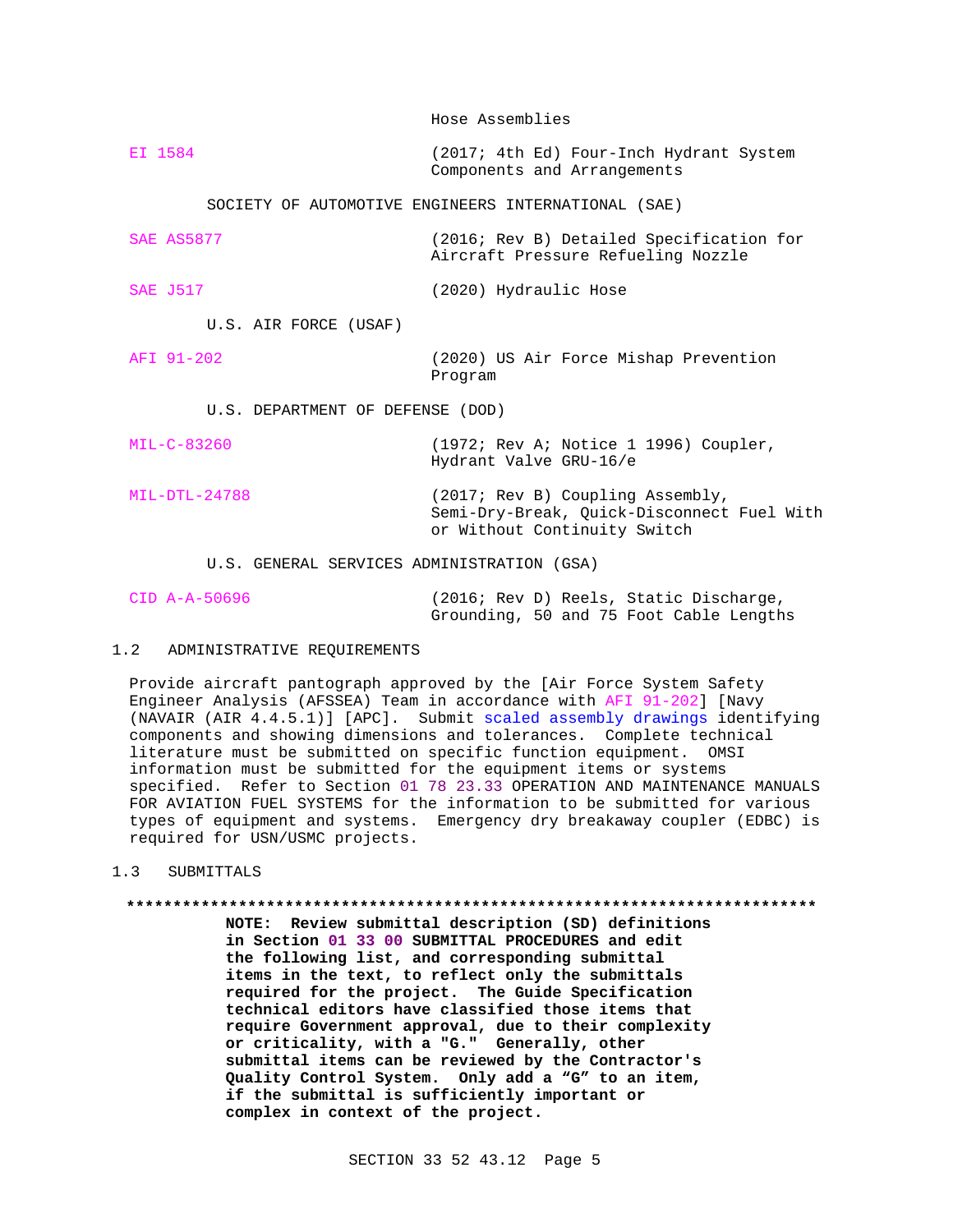**For Army projects, fill in the empty brackets following the "G" classification, with a code of up to three characters to indicate the approving authority. Codes for Army projects using the Resident Management System (RMS) are: "AE" for Architect-Engineer; "DO" for District Office (Engineering Division or other organization in the District Office); "AO" for Area Office; "RO" for Resident Office; and "PO" for Project Office. Codes following the "G" typically are not used for Navy, Air Force, and NASA projects.**

**The "S" classification indicates submittals required as proof of compliance for sustainability Guiding Principles Validation or Third Party Certification and as described in Section 01 33 00 SUBMITTAL PROCEDURES.**

**Choose the first bracketed item for Navy, Air Force and NASA projects, or choose the second bracketed item for Army projects. \*\*\*\*\*\*\*\*\*\*\*\*\*\*\*\*\*\*\*\*\*\*\*\*\*\*\*\*\*\*\*\*\*\*\*\*\*\*\*\*\*\*\*\*\*\*\*\*\*\*\*\*\*\*\*\*\*\*\*\*\*\*\*\*\*\*\*\*\*\*\*\*\*\***

Government approval is required for submittals with a "G" or "S" classification. Submittals not having a "G" or "S" classification are [for Contractor Quality Control approval.][for information only. When used, a code following the "G" classification identifies the office that will review the submittal for the Government.] Submit the following in accordance with Section 01 33 00 SUBMITTAL PROCEDURES:

SD-02 Shop Drawings

]

```
Scaled Assembly Drawings; G[, [____]]
SD-03 Product Data
    Flow Meter; G[, [____]]
    Hydrant Coupler; G[, [_____]]
    Shut-Off Valve; G[, [_____]]
    Automatic Pressure Equalizing System; G[, [_____]]
    Pressure Fueling Nozzle; G[, [____]]
    Venturi; G[, [_____]]
    Flanged Swivel Joints; G[, [____]]
    Pressure Gage Assembly[; G][; G, [____]]
    [Emergency Dry Breakaway Coupler (EDBC); G[, [_____]]
SD-07 Certificates
    Materials; G[, [_____]]
```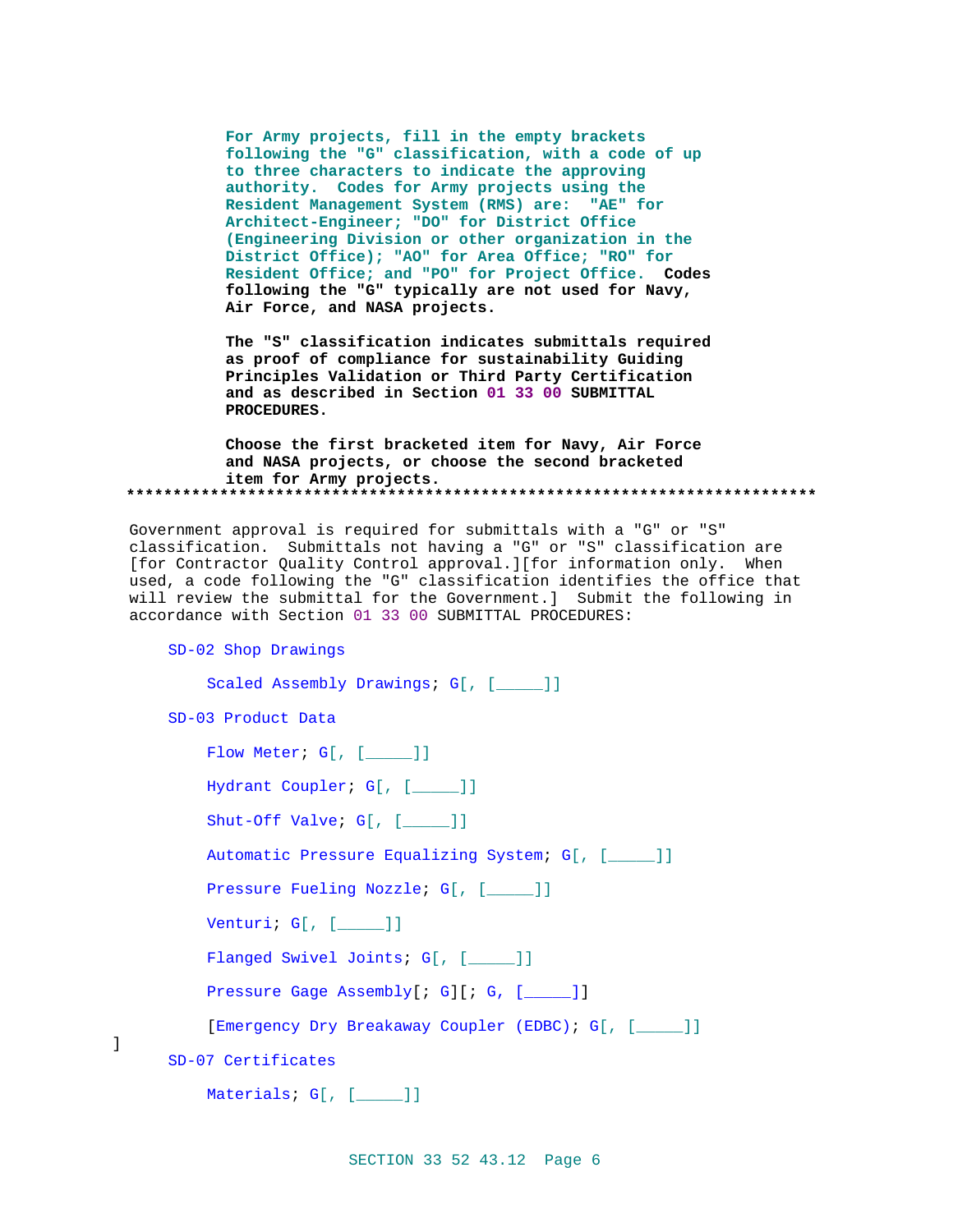SD-10 Operation and Maintenance Data

| Flow Meter; G[, [ ]]                             |
|--------------------------------------------------|
| Hydrant Coupler; G[, [ ]]                        |
| $Shut$ -Off Valve; $GI$ , $[$ $]$                |
| Automatic Pressure Equalizing System; G[, [ ]]   |
| Pressure Fueling Nozzle; G[, [ ]]                |
| Venturi; $G[$ , $[$ $]$                          |
| Flanged Swivel Joints; G[, [ ]]                  |
| Pressure Gage Assembly; G[, [ ]]                 |
| Emergency Dry Breakaway Coupler (EDBC); G[, [ ]] |
| 1.4 QUALITY ASSURANCE                            |

1.4.1 Design Conditions

] 1.4

> Design must be as specified in Section 33 52 43.11 AVIATION FUEL MECHANICAL EQUIPMENT. Components must be ASME B16.5 Class 150 (9 MPa 275 psig at 38 degrees C 100 degrees F, except that swivel joints and pressure fueling nozzles must be 824 kPa 125 psig at 58 degrees C 100 degrees F). Nominal diameters must be as follows:

| Hydrant coupler                  | 100 mm4 inch                        |
|----------------------------------|-------------------------------------|
|                                  |                                     |
|                                  |                                     |
| Piping sections                  | 75 and 100 mm3 and 4 inch           |
|                                  |                                     |
|                                  |                                     |
| Flanged connection               | ASME B16.5 60 kg125 LB              |
|                                  |                                     |
|                                  |                                     |
| Flow meter                       | 100 mm4 inch ASME B16.5 70 kg150 LB |
|                                  |                                     |
|                                  |                                     |
| Shut-off valve/40 mesh strainer  | 62 or 75 $mm2-1/2$ or 3 inch        |
|                                  |                                     |
|                                  |                                     |
| Dry break quick disconnects      | 62 or 75 mm2-1/2 or 3 inch          |
|                                  |                                     |
|                                  |                                     |
|                                  | 75 and 100 mm3 and 4 inch           |
| Flanged pantograph swivel joints |                                     |
|                                  |                                     |
|                                  |                                     |
| Pressure fueling nozzle          | 62 mm2-1/2 inch outlet              |
|                                  |                                     |
|                                  |                                     |

# PART 2 PRODUCTS

# 2.1 MATERIALS

The type of materials which come in contact with the fuel must be noncorrosive. No zinc coated metals, brass, bronze or other copper bearing alloys must be used in contact with the fuel. Additional requirements are as follows: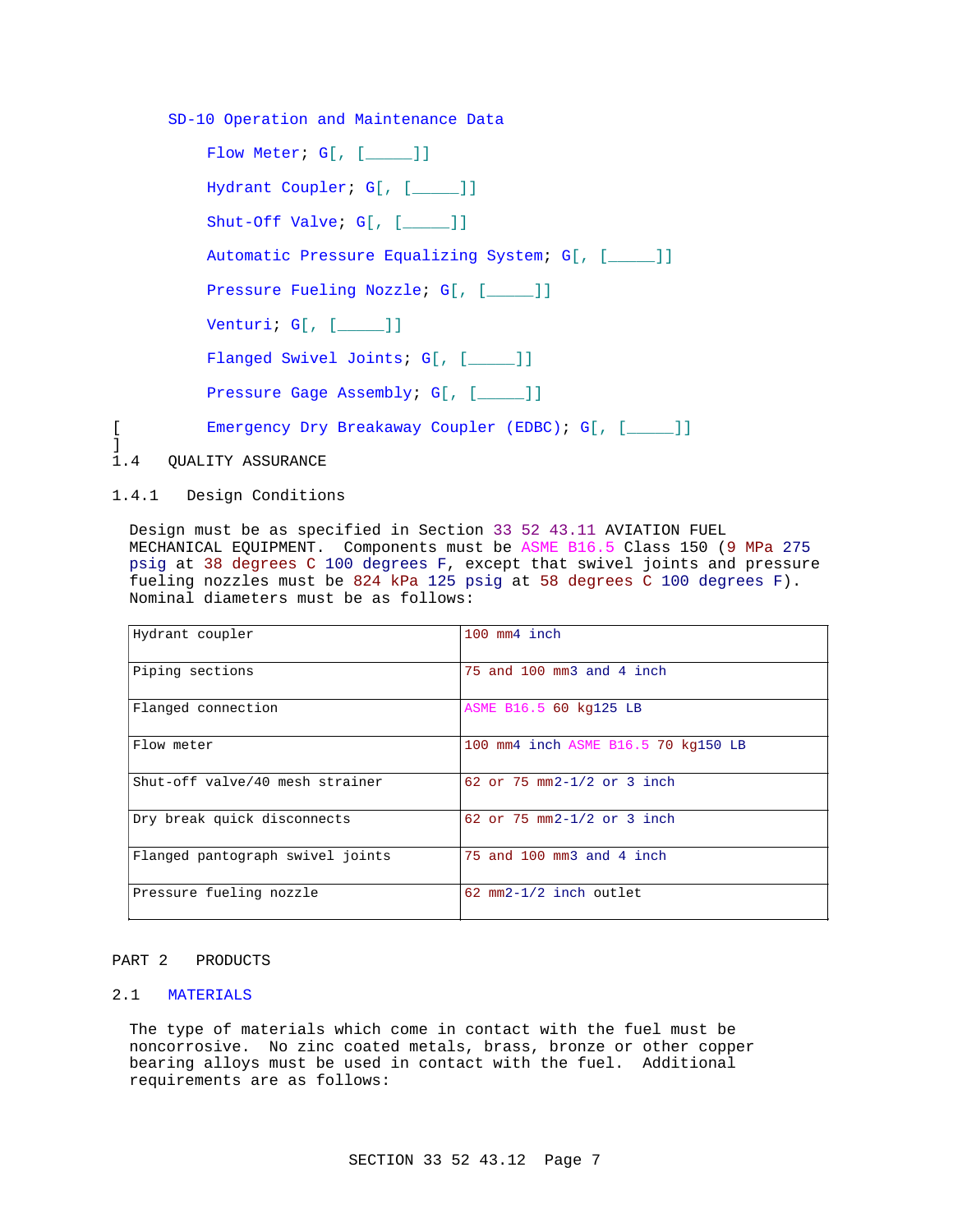# $2.1.1$  Piping

Construct all pipe and piping components of Schedule 10S, Grade TP304L, stainless steel conforming to ASTM A312/A312M. Only seamless pipe must be  $used.$ 

 $2.1.2$ Fitting and Bends

Same thickness as adjoining pipe.

 $2.1.3$ Components

Aluminum alloy or stainless steel.

 $2.1.4$ Structural Steel

Structural steel must conform to ASTM A36/A36M, hot dipped galvanized after fabrication and painted a factory standard color.

- $2.2$ EQUIPMENT AND MATERIAL
- 2.2.1 Detachable Aircraft Pantograph
	- a. Detachable pantographs must be designed in such a way that all wheel supports rest upon the apron regardless of the different terrain conditions.

## NOTE: Insert required Pantograph length obtained from SME.

- b. Provide detachable pantographs consisting of three main sections, plus one connecting section and one dispensing end. Total length of the three main sections must be [\_\_\_\_] mm feet.
- c. The connecting section must consist of a hydrant coupler and flanged swivel joints, which allow the coupler to be connected to the hydrant control valve at levels of +/- 150 mm 6 inches from the level of the apron.
- d. The connecting section must be supported by an adjustable spring, counterweight or hydraulically actuated cylinders which balance the weight of the hydrant coupler, flanged swivel joints and pipe connecting section.
- e. Design the dispensing end to be coupled to the aircraft at heights of 0.305 to 2.4 m 12 inches to 8 feet above the apron.
- f. The dispensing end must be supported by an adjustable spring, counterbalance or hydraulically actuated cylinder which balances the weight of the pressure fueling nozzle, shut-off valve, flanged swivel joints and connecting pipes to ensure that only minimum force occurs when connecting the detachable pantograph to the aircraft. One person must be able to operate the dispensing end.
- g. Hoses (except fuel sensing hose) must not be permitted as a part of the detachable pantographs.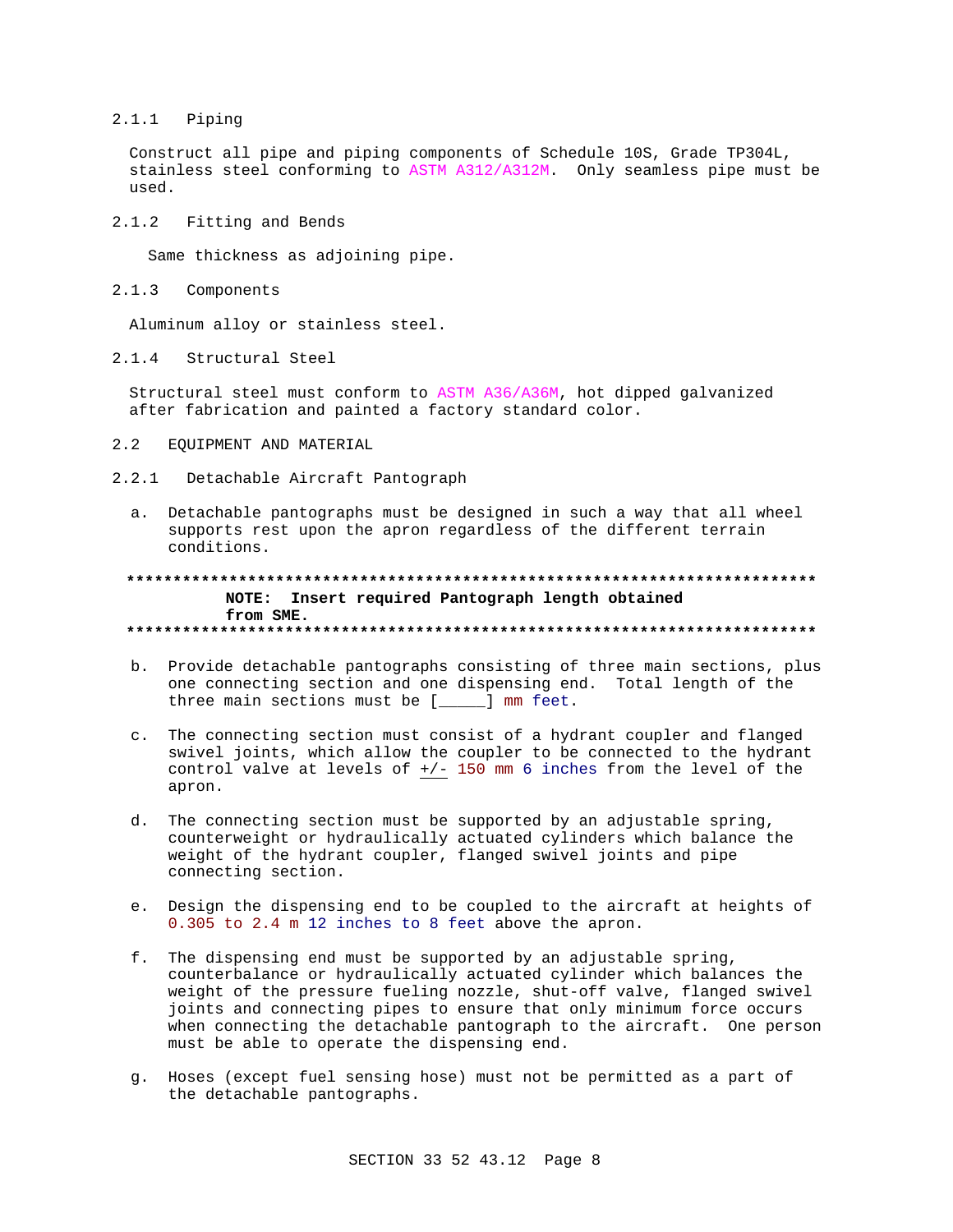- h. Detachable pantographs must be equipped with an adjustable automatic pressure equalizing system, relieving at 824 kPa 125 psig to an equalizing reservoir, to compensate for thermal expansion and contraction.
- i. The equalizing reservoir's vent must be equipped with a flame arrestor. The reservoir must be sized for a maximum temperature differential of 62 degrees C 144 degrees F.
- j. The pantograph must be equipped with supporting structures each mounted on two spring-loaded casters.
- k. To avoid sagging, reinforcing must be welded to the underside of the pipe sections.
- l. A tow bar must be attached to the front support of the pantograph. Maximum tow speed is 8 km/h 5 mph. Tow bar to be suitable for mounting to pintle hook.
- m. The connecting section and the dispensing end must be locked to the main sections of the pantograph when in the stored or towing mode. Pantograph must be provided with a nozzle hanging support.
- n. The three main sections of the pantograph must be locked together when in the stored or towing mode.
- o. The overall electrical resistance between the hydrant coupler and the pressure fueling nozzle must not exceed 1 kilo Ohm. Grounding straps across the flanged swivel joints are not permitted.
- p. The pantograph must be equipped with two self winding grounding cable reels. The cable must be at least 15 m 50 feet long. Each cable reel, the grounding cable and the connection clamp must be in accordance with CID A-A-50696.
- q. The pantograph must be equipped with a permanent sampling, pressure gage, drain and vent assemblies.
- r. Detachable pantographs must be provided with 7.5 m 25 feet of [hydraulic] [nitrogen powered] deadman control hose. Hose must be provided with stainless steel fittings, nylon stop ball and aluminum deadman control handle. Hose must be dual type with Buna-N tube, vertically braided textile body with fuel resistant neoprene cover.

**\*\*\*\*\*\*\*\*\*\*\*\*\*\*\*\*\*\*\*\*\*\*\*\*\*\*\*\*\*\*\*\*\*\*\*\*\*\*\*\*\*\*\*\*\*\*\*\*\*\*\*\*\*\*\*\*\*\*\*\*\*\*\*\*\*\*\*\*\*\*\*\*\*\* NOTE: Per SME. \*\*\*\*\*\*\*\*\*\*\*\*\*\*\*\*\*\*\*\*\*\*\*\*\*\*\*\*\*\*\*\*\*\*\*\*\*\*\*\*\*\*\*\*\*\*\*\*\*\*\*\*\*\*\*\*\*\*\*\*\*\*\*\*\*\*\*\*\*\*\*\*\*\***

s. Detachable pantographs must be equipped with a flow meter, pantograph control valve,[ fuel filter separator,][ filter,][ control valve,][ additive injector,] and a venturi. The flow meter must be provided with additional support.

**\*\*\*\*\*\*\*\*\*\*\*\*\*\*\*\*\*\*\*\*\*\*\*\*\*\*\*\*\*\*\*\*\*\*\*\*\*\*\*\*\*\*\*\*\*\*\*\*\*\*\*\*\*\*\*\*\*\*\*\*\*\*\*\*\*\*\*\*\*\*\*\*\*\* NOTE: Per SME. \*\*\*\*\*\*\*\*\*\*\*\*\*\*\*\*\*\*\*\*\*\*\*\*\*\*\*\*\*\*\*\*\*\*\*\*\*\*\*\*\*\*\*\*\*\*\*\*\*\*\*\*\*\*\*\*\*\*\*\*\*\*\*\*\*\*\*\*\*\*\*\*\*\***

t. The pantograph must be equipped with a minimum of eight (8) terrain spring loaded casters made of steel or cast steel, galvanized or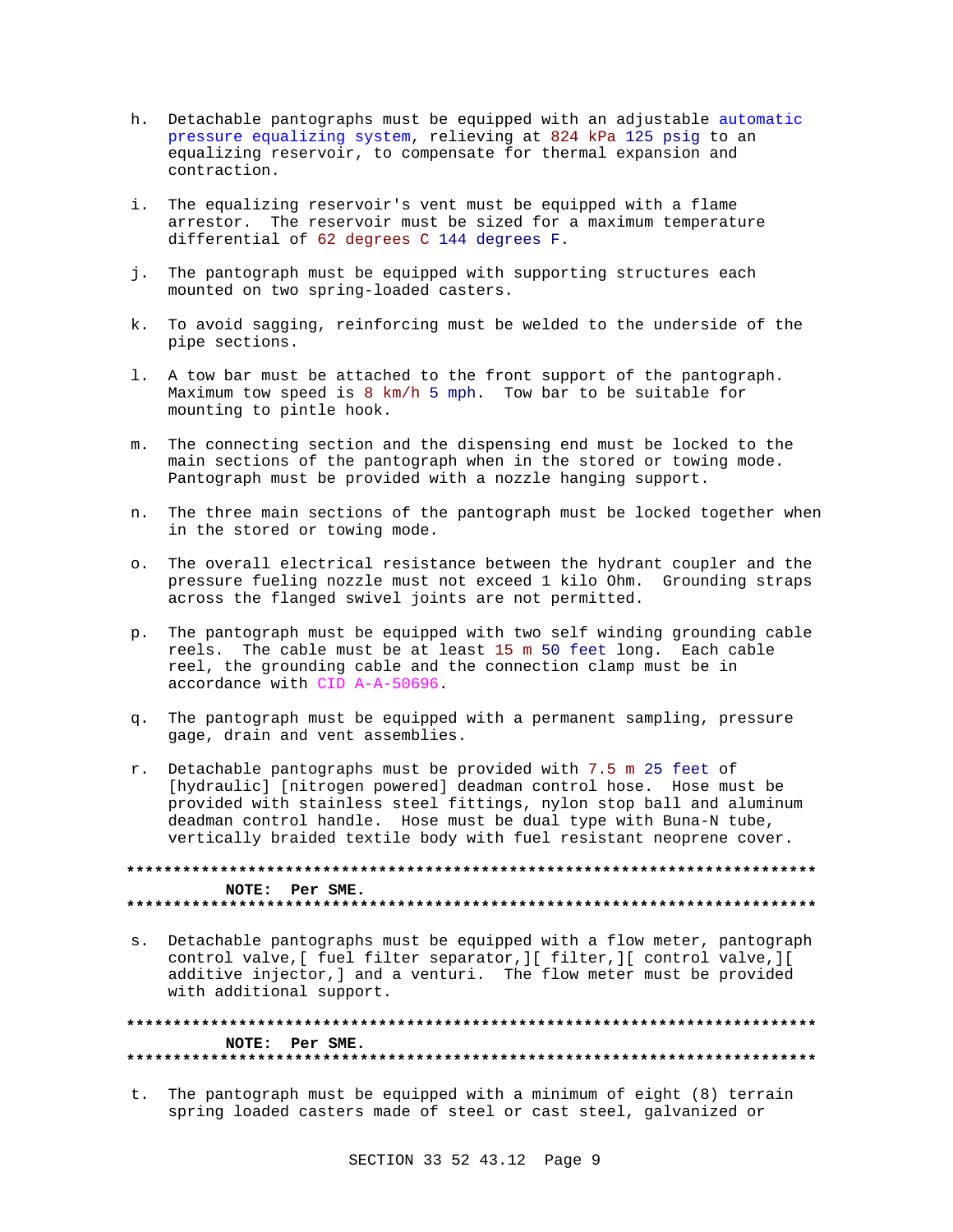hot-dip galvanized. The caster swivel head must be equipped with two lubricated ball bearings with grease nipples. The wheels must have an overall diameter of at least 305 mm 12 inches and must be equipped with two lubricated grooved ball bearings with grease nipples. The wheels must be coated with rubber. Two of the casters must be equipped with brakes which positively lock the unit in place once at rest. Two casters must be equipped with an additional device which can be adjusted to lock automatically for towing the pantograph.

# 2.2.2 High Reach Pantographs

- a. The high reach pantograph unit consists of a steel frame with spring loaded casters and a lifting platform. The pipe sections are interconnected by swivel joints.
- b. The platform with the dispensing end must be easily extended up to a connection height of 2.1 to 4.8 m 7 to 16 feet above ground level operated by hand. No electric energy must be used. An extensionable ladder fixed at the frame allows to reach the platform at any position.
- c. The platform must be secured with a railing and automatically closing door.
- d. The high reach pantograph must be equipped with devices for draining, pressure gauging and venting.
- e. Support structures, counter balance systems and all other equipment made of steel must not be welded to the stainless steel pipe. It must be only bolted by clamps to the pipe and must be easily replaceable by common tools in case of repair or maintenance.
- f. A tow bar must be attached to the front support of the pantograph. Maximum tow speed is 8 km/h 5 mph. Tow bar to be suitable for mounting to pintle hook.
- g. The connecting section and the dispensing end must be locked to the main sections of the pantograph when in the stored or towing mode. Pantograph must be provided with a nozzle hanging support.
- h. The overall electrical resistance between the hydrant coupler and the pressure fueling nozzle must not exceed 1 kilo Ohm. Grounding straps across the flanged swivel joints are not permitted.
- i. The pantograph must be equipped with two self winding grounding cable reels. The cable must be at least 15 m 50 feet long. Each cable reel, the grounding cable and the connection clamp must be in accordance with CID A-A-50696.
- j. The pantograph must be equipped with a permanent sampling, pressure gage, drain and vent assemblies.
- k. The pantograph must be equipped with labeling to provide safety warnings such as don't use around power lines, and use limits such as weight limitations.
- l. The pantograph must be equipped with a minimum of four (4) terrain spring loaded casters made of steel or cast steel, galvanized or hot-dip galvanized. The caster swivel head must be equipped with two lubricated ball bearings with grease nipples. The wheels must have an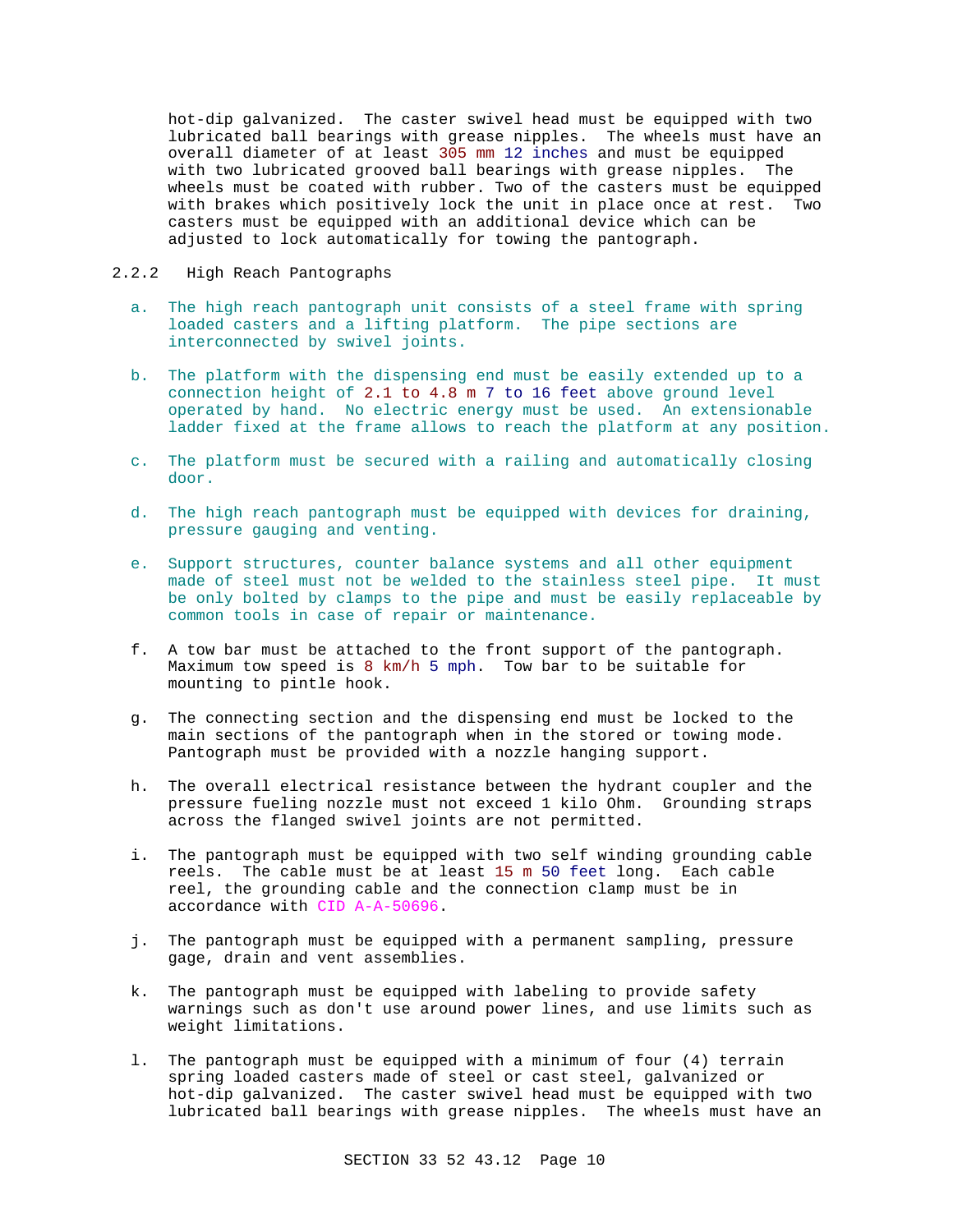overall diameter of at least 305 mm 12 inches and must be equipped with two lubricated grooved ball bearings with grease nipples. The wheels must be coated with rubber. Two of the casters must be equipped with brakes which positively lock the unit in place once at rest. Two casters must be equipped with an additional device which can be adjusted to lock automatically for towing the pantograph.

## 2.2.3 Permanent Pantograph Fabrication - [Hoseless] [Hose End] Type

#### 

NOTE: The requirements of this paragraph should be added for KC-10, E-4, and other aircraft that incorporate fueling adapters located more than 2.4 m 8 feet above the apron.

Per SME.

## 

a. The permanent pantograph must be designed in such a way that all wheel supports rest upon the apron regardless of the different terrain conditions.

# NOTE: Insert required Pantograph number of sections and length obtained from SME

b. The permanent pantograph must consist of [two] [three] main sections, plus one connecting section and one dispensing end. Total length of the main sections must be [\_\_\_\_] mm feet.

#### NOTE: Insert required height reach of Pantograph obtained from SME

- c. The dispensing end must be designed to be coupled to the aircraft at heights of 305 mm 12 inches to [\_\_\_\_\_] mm feet above the apron.
- d. The dispensing end must be supported by an adjustable spring, weight device or hydraulically actuated cylinder to counter balance the weight of the pressure fueling nozzle, shut-off valve, flanged swivel joints and connecting pipes to ensure that only minimum force occurs when connecting pantograph to aircraft. One person must be able to operate the dispensing end.
- e. Hoses (except fuel sensing hose) must not be permitted as a part of the pantograph.
- f. The dispensing end must consist of a 3 m 10 foot section of aviation fueling hose, as specified herein after, a [D-1] [D-1R] [D-2] [D-2R] pressure refueling nozzle and a bonding wire wrapped a minimum of 10 coils around the exterior of the hose and connected to both hose-end NTP fittings. A shut-off valve between the hose end and the pressure refueling nozzle must not be provided.
- g. A suitable trough for storing the fueling hose must be provided on top of the final pantograph leg.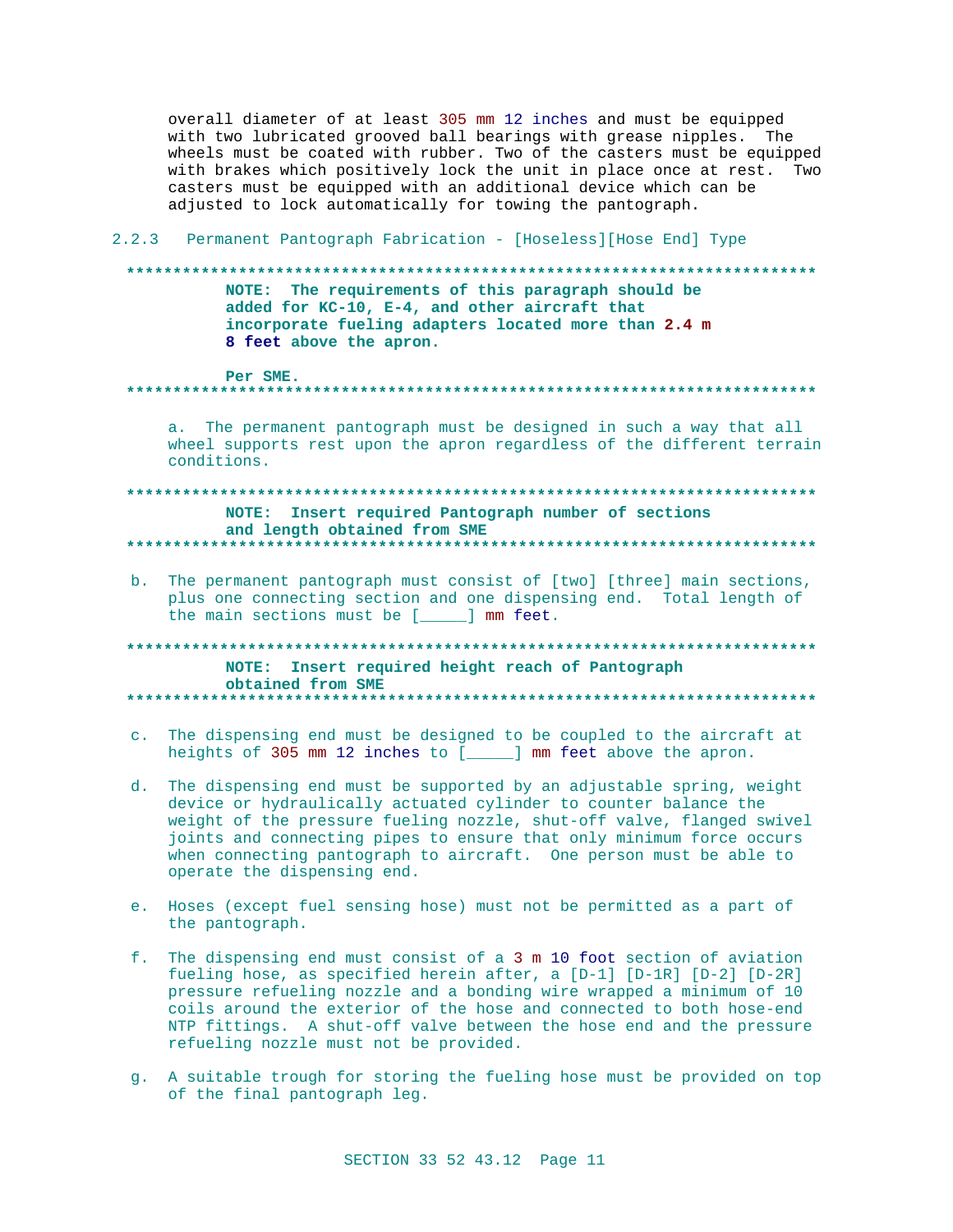- h. Provide a draw bar or pull cable with handle for positioning the pantograph.
- i. To avoid sagging, reinforcing must be welded to the underside of the pipe sections.
- j. The main sections of the pantograph must be locked together and to the non-movable portion of the pantograph when in the stored mode.
- k. The overall electrical resistance between the pantograph control valve and the pressure fueling nozzle must not exceed 1 kilo Ohm. Grounding straps across the flanged swivel joints are not permitted.
- 1. The pantograph must be equipped with a permanent sampling, pressure gage, drain and vent assemblies.
- m. The fixed portion of the pantograph must include a pantograph control valve, venturi, and flow meter.
- n. A refueling adapter meeting the requirements of MIL-DTL-24788 must be mounted to the return piping for the purpose of flushing the permanent pantograph. The refueling adapter must have a 100 mm 4-inch flange mounting and be equipped with a metal vacuum tight locking dust cap that mates with the lugs of the refueling adapter.
- o. Intermediate and end swivel joints must have 200 mm 8 inch diameter solid oil resistant tires and must be equipped with two lubricated grooved ball bearings with grease nipples. The wheels must be coated with rubber.

NOTE: EDBC required for NAVY/MARINE CORPS projects. 

- p. Install an emergency dry breakaway coupler (EDBC) between the last swivel and the dispensing hose.
- $2.2.4$ Truck Fill Stand Pantograph Fabrication - (Non-Recessable)
	- a. Truck fill stand pantographs must consist of three main sections, plus one connecting section and one dispensing end. Total length of the three main sections must be 3 m 10 feet.
	- b. The dispensing end must be designed to be coupled to the refueling truck at heights of 395 to 1400 mm 12 to 55 inches above the road.
	- The dispensing end must be supported by an adjustable spring, weight  $\mathsf{C}$ . device or hydraulically actuated cylinder to counter balance the weight of the pressure fueling nozzle, shut-off valve, flanged swivel joints and connecting pipes to ensure that only minimum force occurs when connecting pantograph to tank trucks. One person must be able to operate the dispensing end. Pantograph must be provided with a nozzle hanging support.
	- d. Hoses must not be permitted as a part of the truck fill stand pantograph.
	- e. The three main sections of the pantograph must be locked together when stored.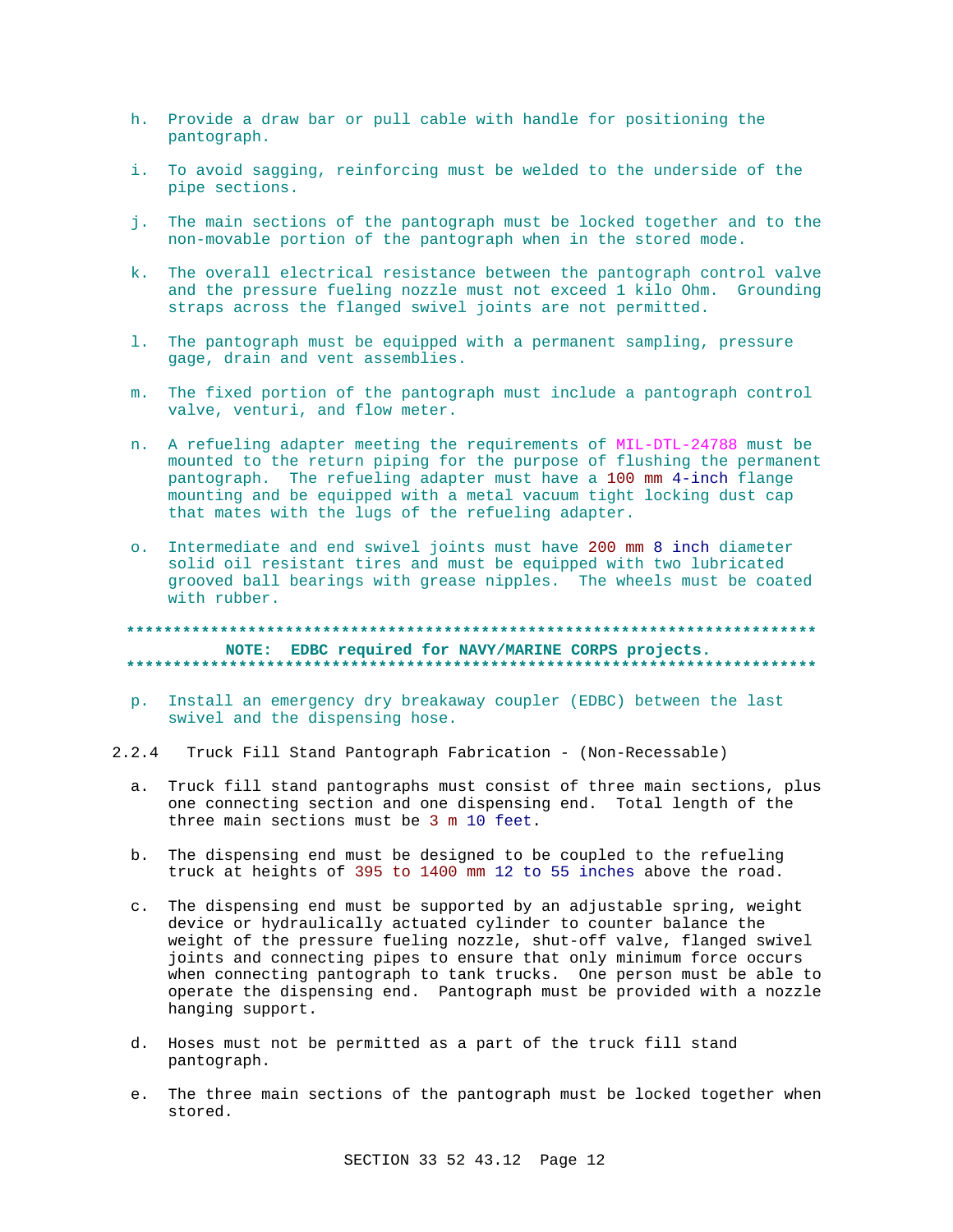- f. The overall electrical resistance between the flanged end and the pressure fueling nozzle must not exceed 1 kilo Ohm. Grounding straps across the swivel joints are not permitted.
- g. The connecting section and the dispensing end must be locked to the main sections of the pantograph when in the stored mode.
- 2.2.5 Truck Fill Stand Pantograph Fabrication (Recessable)
	- a. The truck fill stand pantograph must be designed for bottom loading of refueling trucks and must be designed in such a way that it can be completely lowered into the pit. Pantograph construction and pit configuration must be coordinated such that interferences and restrictions in operation of the pantograph are eliminated.
	- b. A combination of flanged swivel joints and pipe sections must permit the required vertical and horizontal adjustments. The pantograph must automatically lock in the up position.
	- c. The guiding unit for vertical adjustment must be maintenance free.
	- d. The pantograph must consist of three main sections, plus one connecting section and one dispensing end. Total length of the three main sections must be 3 m 10 feet.
	- e. The dispensing end must be designed to be coupled to the refueling truck at heights of 305 to 1380 mm 12 to 55 inches above the road.
	- f. The dispensing end must be supported by an adjustable spring, weight device or hydraulically actuated cylinder to counter balance the weight of the pressure fueling nozzle, shut-off valve, flanged swivel joints and connecting pipes to ensure that only minimum force occurs when connecting pantograph to tank trucks. One person must be able to operate the dispensing end.
	- g. Hoses must not be permitted as a part of the truck fill stand pantograph.
	- h. The three main sections of the pantograph must be locked together when stored.
	- i. The overall electrical resistance between the flanged end and the pressure fueling nozzle must not exceed 1 kilo Ohm. Grounding straps across the swivel joints are not permitted.
	- j. The pantograph must be equipped with a permanent sampling, pressure gage, drain and vent assemblies.

## 2.2.6 Flanged Swivel Joints

a. Anchor end, intermediate, and hose end pantograph swivel joints must be stainless steel, [single plane,] flanged capable of rotating 360 degrees. Welded swivel joints and welding of swivel joints to the pipe and/or elbow is not permitted. Welding of swivel joints to flange joints is permitted. Swivel joints must be of the non-lubricated, maintenance free type with sealed bearings and no lubricating fittings[, and must be arctic-grade].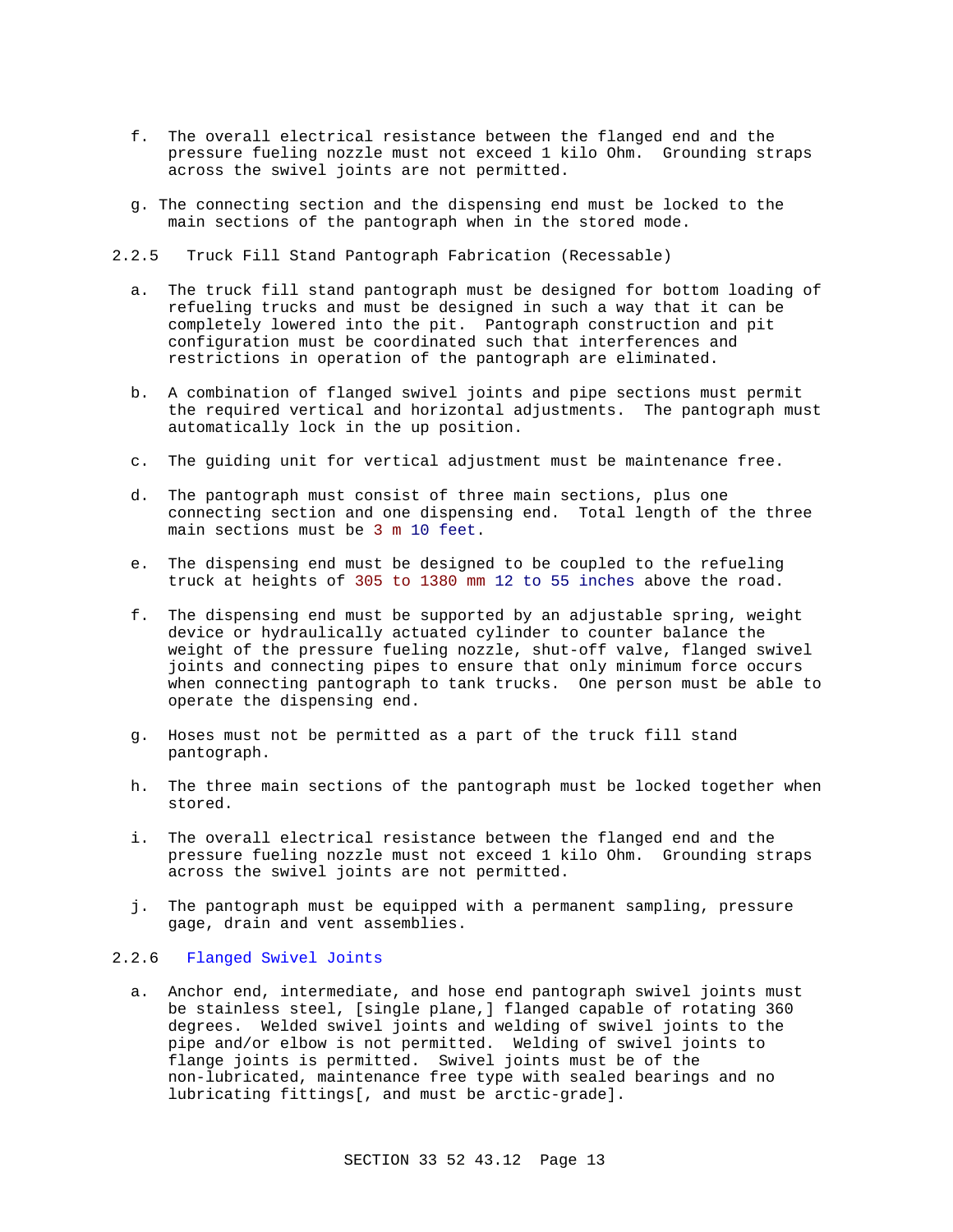- b. No leakage must be permitted under positive or negative pressure conditions. No leakage must be permitted under high or low temperature conditions. The swivel joints must be warranted for three years against leakage due to both positive and negative pressure conditions.
- c. There must be electrical continuity from one flange to the other without the use of ground straps. The electrical continuity from one flange to another (without the use of ground straps) must be less than 1000 ohms. Each swivel joint must have at least two ball bearings and one roller bearing and two seals.

# NOTE: Include Item 'd' for NAVY/MARINE CORPS projects and delete [SINGLE PLANE, ] in Item 'a' above.

d. Only NAVAIR approved swivels (Aeroequip single plane; EMCO-Wheaton single plane; CLA-VAL 2-plane; and Carter Ground Fueling single and 2-plane) must be used.

## 2.2.7 Flow Meter

The flow meter must be stainless steel or aluminum, positive displacement, rotor type, bi-directional, temperature compensating. Provide an adjustor for calibrating the meter. Meter must have large visible 5-digit reset totalizer and small visible 8-digit non-reset totalizer. [Meter readout must be mounted on a swivel.] The unit of measurement must be L gal and the increment of measurement must be one L gal.

### [2.2.8 Emergency Dry Breakaway Coupler (EDBC)

# NOTE: EDBC required for NAVY/MARINE CORPS Projects.

The EDBC unit must operate independently of internal pressure and separate at a nominal  $+/-$  18 kg 50 pound tensile pull. The EDBC must be capable of reinstallation without replacement parts or the use of special tools. The NAVAIR approved EDBCs for use on aircraft refueling pantographs are the Aeroquip AE1284U, Cla-Val 346GF, and the Carter Ground Fueling 64227.

#### $12.2.9$ Sampling Connection

Sampling connection must be provided when indicated. Materials must be Type 316 stainless steel. Material for ball valve, quick disconnect coupling must be Type 316 stainless steel. Each sampling connection must consist of a 6 mm  $1/4$ -inch sampling probe where the probe faces upstream, ball valve, a quick disconnect coupling and aluminum dust cap. The sampling connections must be capable of accepting a sampling kit for drawing the samples required to assure fuel quality. Provide a 1 m 3-foot, fuel resistant sampling hose with mating quick disconnect fitting.

# 2.2.10 Pressure gage assembly

Assembly must consist of 100 mm 4-inch ASME B40.100 pressure gage and pressure gage stop cock. Pressure gage must be liquid filled type with an indicating range 0-1.8 MPa 0-275 psig. Material must be Type 316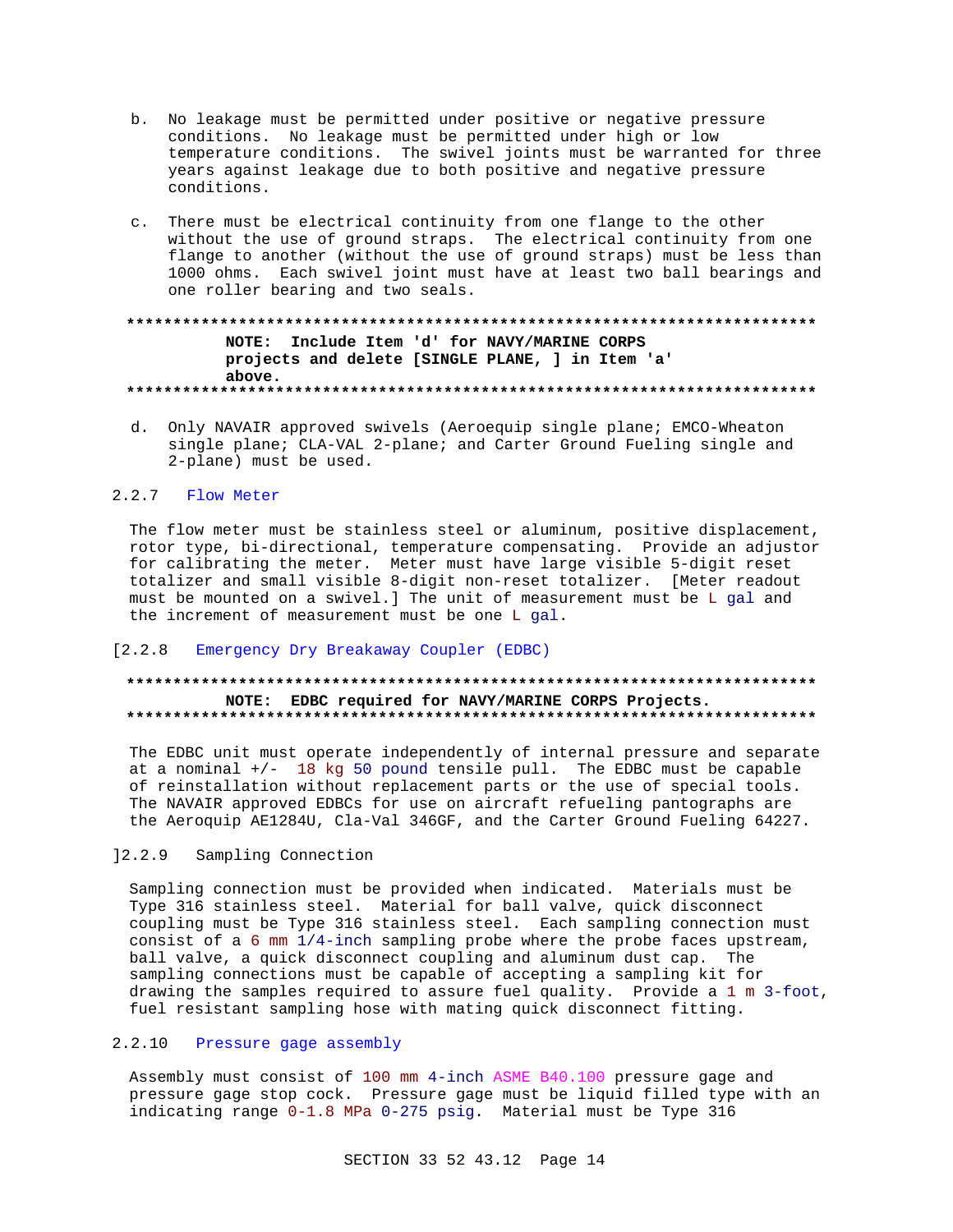stainless steel.

2.2.11 Drain and Vent Assemblies

Assemblies must consist of a 13 mm 1/2 inch ball valve and must terminate with a 180 degree pipe gooseneck and screwed cap for the vent, and the drain must have a 13mm 1/2 inch ball valve and must terminate with a cam type quick disconnect.

#### 2.2.12 Hydrant Coupler

#### 

NOTE: Select either Military Specification Pantographs or Commercial Specification for use with hose trucks or as directed by SME. For new designs use the Commercial Specification. Some installations and countries use the Military Specification couplers and adaptors even though the specification is inactive. Some companies make couplers and adaptors to this specification. Hydrant Control Valve Adapter must match selection. Delete this paragraph if only permanent Pantographs are to be used. 

The hydrant coupler is the connection between the hydrant system and the pantograph. It must comply with [MIL-C-83260] [EI 1584]. The coupler

must be provided with suitable, non-lubricated 360 degree rotation swivel joint and must be suitable for mounting to flanged connection. In addition to the bicycle handle grips, the nozzle must be provided with a half circle ring handle.

# 2.2.13 Shut-Off Valve

# NOTE: Delete this paragraph for NAVY/MARINE CORPS projects. For AIR FORCE projects this paragraph will be deleted at the direction of the SME if only hose end Pantographs are to be used.

A [ 64 mm 2-1/2 inch] [ 75 mm 3-inch] shutoff valve must be mounted upstream of the pressure fueling nozzle and must provide safe shutoff of the pantograph for inspection of the dry break quick disconnect strainer.

#### $2.2.14$ Dry Break Quick Disconnect

A [ 64 mm 2-1/2 inch] [ 75 mm 3-inch] semi-dry break quick disconnect (MIL-DTL-24788, Class 1 or equivalent) must be mounted between the [shut-off valve] [hose end] and the pressure fueling nozzle. The semi-dry break quick disconnect must be capable of swiveling through 360 degrees and must incorporate a 60 mesh strainer in the portion attached to the pressure refueling nozzle (also known as the male half).

## 2.2.15 Pressure Fueling Nozzle

NOTE: D-1R, D-2R and D-3R Nozzles incorporate either a 380 kPa 55 psi (NAVY/MARINE CORPS) or 311 kPa 45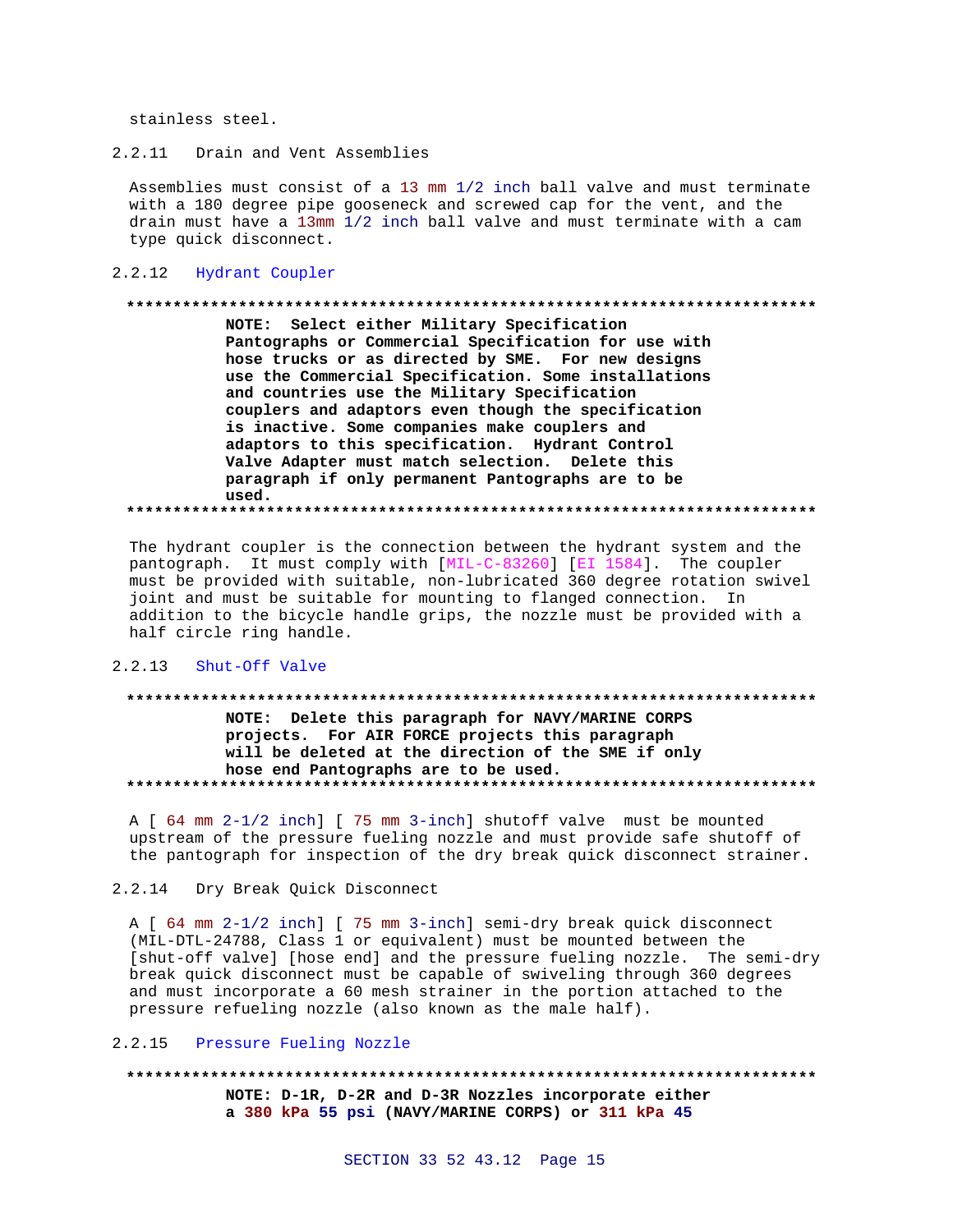**psi (ARMY) hose end pressure regulator. Provide the type of nozzle directed by the SME or Service Headquarters. For NAVY/MARINE CORPS projects provide D-1R Nozzles having 380 kPa 55 psig hose end regulators unless specific approval for a different nozzle type is received from NAVAIR. Secondary control must be provided on all aircraft fueling connections, typical configurations are: (hydrant control valve primary & HHT secondary, HCV & pantograph control valve, Pantograph control valve and hose end regulator). \*\*\*\*\*\*\*\*\*\*\*\*\*\*\*\*\*\*\*\*\*\*\*\*\*\*\*\*\*\*\*\*\*\*\*\*\*\*\*\*\*\*\*\*\*\*\*\*\*\*\*\*\*\*\*\*\*\*\*\*\*\*\*\*\*\*\*\*\*\*\*\*\*\***

SAE AS5877, 64 mm 2-1/2-inch nozzle [D-1 ][D-2 ][D-1R (D-1 with [0.38 ][0.31 ]MPa [55 ][45 ]psig hose end pressure regulator) ][D-2R (D-2 with [0.38 ][0.31 ]MPa [55 ][45 ]psig hose end pressure regulator) ][D-3R (D-3 with [0.38 ][0.31 ]MPa [55 ][45 ]psig hose end regulator) ]must be provided for the connection between pantograph and aircraft. Design must be for single point fueling of [aircraft ][and ][truck ]at a flow rate of 36 L/s 600 gpm with maximum pressure drop of 2 kPa 30 psig. Nozzle must be provided with a permanently installed quick disconnect sampling coupler. (Gammon GTP-235-3/8 Jet Test QD meets this requirement.) Provide pressure gage with 0-7 MPa 0-100 psig indicating range mounted on actuator for use with quick disconnect sampling coupler.

# [2.2.16 Aviation Fuel Hose

Fueling hose must conform to EI 1529, Grade 2, Type C, semi-hardwall, [75] [62] mm [3] [2.5]-inch nominal hose designed for use with specified fuel for a working pressure of 2 MPa 300 PSIG over a working temperature range of0 to 55 degrees C -22 to 131 degrees F. Hose must be constructed of braided synthetic cord surrounded by an interior rubber tube and an exterior rubber cover. Provide permanent brass, threaded, male NPT, both ends.

# ]2.2.17 Venturi

- a. The venturi provides for compensated pressure regulation to each permanent aircraft pantograph control valve and on each hydrant control valve. Venturi must be constructed of stainless steel. The venturi must be sized to compensate for pressure drop of entire pantograph assembly at minimum through maximum design flow rate. The amount of recovery must be adjustable and the maximum unrecoverable pressure drop at 36 L/s 600 gpm must be less than 69 kPa 10 psi.
- b. Provide venturi control lines with needle valve to be used during final adjustment of pantograph. Venturi control lines must be provided with pressure gauge and pressure gauge stop cock. Indicating range must be 0-667 kPa 0-100 psig. Material must be Type 316 stainless steel.
- c. Detachable pantograph venturi must be provided with a 10 mm 3/8 inch stainless steel fuel sensing line and 2.4 m 8 feet of 8 mm 5/16-inch fuel sensing hose. Fuel sensing line and hose must be provided with a stainless steel plug and socket type quick disconnect for coupling together at the pantograph and opposite end of fuel sensing hose suitable for connection to hydrant control valve's pilot system.
- d. Fuel sensing hose tube and cover must be resistant to the effects of